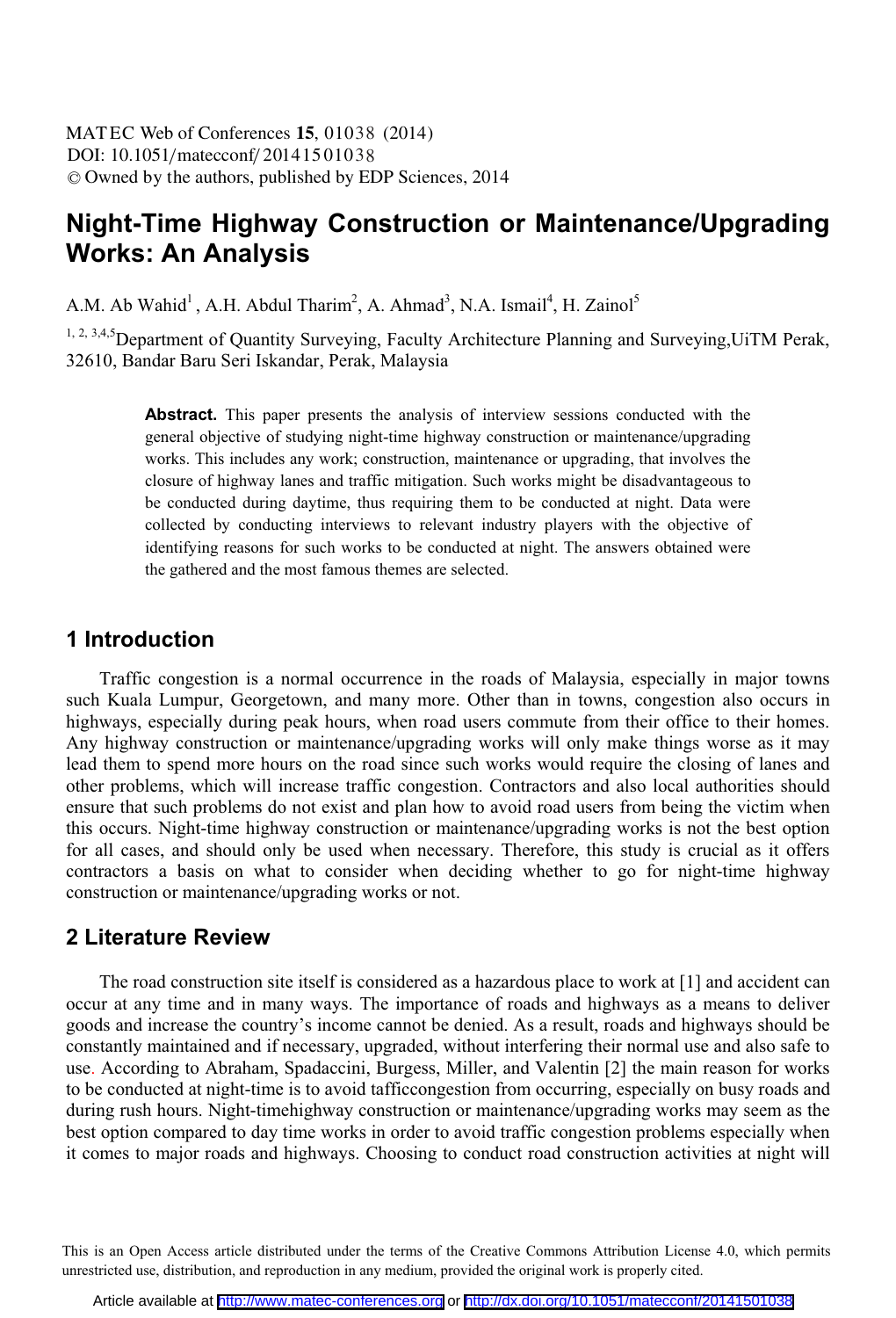have its implication due to its different working conditions compared to working during the day. Even if traffic congestion problems may be solved, other problems might arise thus increasing the risk of other types of incident to occur.

|        | <b>Table 1:</b> Implication of conducting road construction activities at night compared to day time operation |
|--------|----------------------------------------------------------------------------------------------------------------|
| $   -$ |                                                                                                                |

| Implication  | <b>Explanation</b>                                                                                                                                                                                                                                                                                                                                                                                                                                                                                                                                                                                                                                                                                                                                                                                                                                                                                                    |
|--------------|-----------------------------------------------------------------------------------------------------------------------------------------------------------------------------------------------------------------------------------------------------------------------------------------------------------------------------------------------------------------------------------------------------------------------------------------------------------------------------------------------------------------------------------------------------------------------------------------------------------------------------------------------------------------------------------------------------------------------------------------------------------------------------------------------------------------------------------------------------------------------------------------------------------------------|
| A            | Like all construction site, safety is of the most important factor to be looked at. Failure to ensure<br>safety will lead to accidents and even death to occur, even at a road works site. A night time road<br>construction zone should ensure the safety of works, workers or the general public. According to<br>Elrahman [4], an analysis had shown that crash rates per 100 hours of road work per mile were<br>much higher during the day compared to the ones at night and that there is a slightly greater<br>percentage of severe night time crashes before night work and during night work as compared to<br>day time crashes. However, lower traffic demand at night can result in fewer crashes over the<br>duration of the project.                                                                                                                                                                     |
| Productivity | Several studies have been conducted and most of them have concluded that there are no real<br>substantial differences in terms of worker productivity between night time and day time<br>construction works [3,5,6]. However, Hinze and Carlisle [3] did state that communication<br>between the client's, contractor's and site personnel would become a problem during night time<br>since not all of them will be working at that time, thus making decision making difficult and<br>leading to works being delayed and resulting to works being put on hold.                                                                                                                                                                                                                                                                                                                                                      |
| Quality      | According to Abraham et. al. [2], quality of works would be affected at night due to inadequate<br>lighting. Besides that, Park, Douglas, Griffithand Haas [7] reported that paving operations that the<br>quality of works were 3% less at night than during the day. On the other hand, according to<br>Elrahman [4], Hacher and Taylor (1) and Al-Kaisy and Nassar [8] had found out that the cooler<br>condition at associated with working at night can actually increase night time work quality. The<br>effect of quality during night time construction is difficult to conclude since each work has its<br>own specification and requirement. Price [9] confirmed that roller marks for paving project<br>became more apparent at night, which may be caused by the rapid cooling at night, where on the<br>other hand will result to placement of certain types of Portland cement paving to become easier. |
| Workers      | There is only a small number of research conducted on the physical and mental effects of night<br>time works towards the workers. Carpentier and Cazamian [10] stated that the disruption of the<br>normal human biological sleep cycle may lead to various physiological and psychological<br>stresses to a person, while according to Holguin-Veras, Baker, Medina, and Sackey [11] mentioned<br>that 20% of workers engaged in night shift activities report sleep-related disorders.                                                                                                                                                                                                                                                                                                                                                                                                                              |

# **3 Research Methodology**

As mentioned earlier, data were collected through interviews in order to understand the whole idea and implementation of highway construction or maintenance/upgrading works during night-time in the Malaysian construction industry. For the purpose of this study, 30 interviewees were selected from contractors, consultants and road users of PLUS highway from Perak to Penang, including a few interviewees from highway related research centers. The theme of the answer given by the interviewees were then abstracted and compiled. They are the arranged and listed from the most famous and common theme to the least famous theme. Themes that have the most frequency and famous given by the interviewees were discussed and analysed in this study while the least famous were not discussed.

# **4 Data Analysis**

In order to identifying reasons for night-time highway construction or maintenance/upgrading works, structured interviews with 4 questions were conducted, and then the most famous answers (themes) were gathered and ranked and explained in this section. The least famous themes were not taken and explained here since not all the interviewees agreed on them.The following table indicates the summary of model for data collection for this research.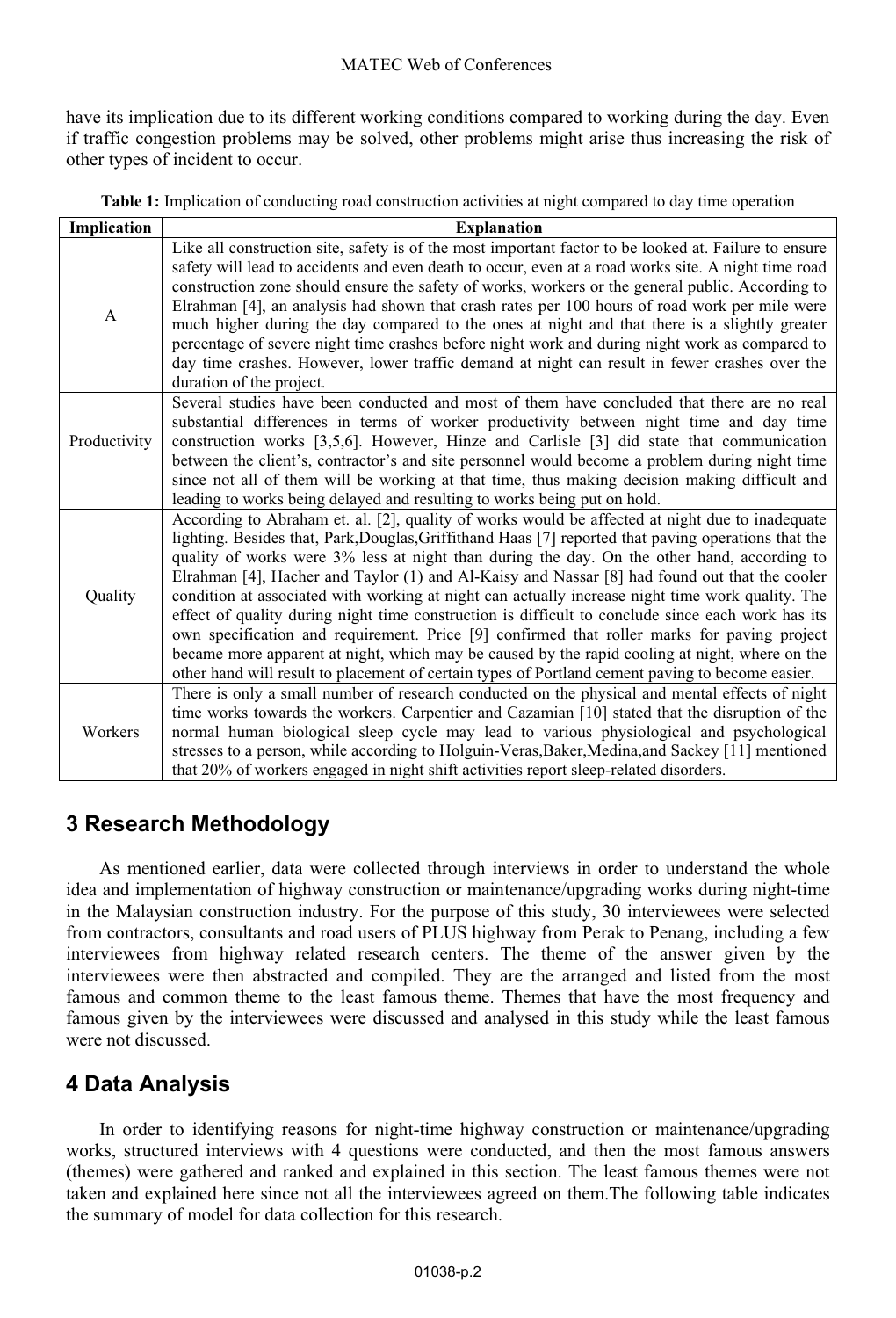### **4.1 The main reasons for night-time highway construction or maintenance/upgrading works**

| Ranking<br>No. | <b>Theme</b>                   | <b>Explanation</b>                                                                                                                                                                                                                                                                                                                                                                                                                                                                                                                                                                                                                                                                                                                                                                                                                                                                                                                                                                                                                                                                                                                                                                                                                                                                                                            |
|----------------|--------------------------------|-------------------------------------------------------------------------------------------------------------------------------------------------------------------------------------------------------------------------------------------------------------------------------------------------------------------------------------------------------------------------------------------------------------------------------------------------------------------------------------------------------------------------------------------------------------------------------------------------------------------------------------------------------------------------------------------------------------------------------------------------------------------------------------------------------------------------------------------------------------------------------------------------------------------------------------------------------------------------------------------------------------------------------------------------------------------------------------------------------------------------------------------------------------------------------------------------------------------------------------------------------------------------------------------------------------------------------|
| 1              | Saving time                    | Interviewees were asked the main reasons for night-time highway construction or<br>maintenance/upgrading works. The main theme found in the response for the<br>question was that night-time highway construction or maintenance/upgrading<br>works were conducted due to the intention of reducing the construction period.<br>Construction performed both day and night will be able to increase the output<br>hours within a 24-hour period compared to working during the normal daytime<br>working hours only. For example, an interviewee stated if working during daytime<br>only, the output hours that can be achieved is around 8 hours only (8.00 a.m. to<br>5.00 p.m.) within 24 hours (1 day). On the other hand, by working both day and<br>night, more working hours can be achieved thus increasing the output for a day<br>where works can be done during the 8 hours in the day plus the extra working<br>hours at night, usually around 4, which will lead to the output of 12 hours within<br>the 24 hours (1 day) (output per day). The increase in output hours will also<br>increase the number of works that can be accomplished in a day thus reducing the<br>total working days of a project. This is very important especially for projects with<br>tight datelines and short construction period. |
| $\overline{2}$ | Reduce traffic<br>congestion   | The other theme obtained from main reason for conducting highway construction<br>or maintenance/upgrading works during night-time is to reduce and if possible to<br>avoid altogether traffic congestion problem arising from daytime works. Based on<br>the interviewee's comments, they stated that some works cannot be performed<br>during the day since it involves road closures or traffic divergence which could<br>possibly lead to traffic congestion problems during working hours and road users<br>arriving late to their destination. In order to avoid such problems from occurring<br>during the busy working hours a day, works can only be performed at night due the<br>lower volume of traffic and also people are less rushing at night. If there is a need<br>to perform road closures or traffic divergence at night, the road users will not be<br>severely affected since people are normally not in a rush at night compared to<br>during the day.                                                                                                                                                                                                                                                                                                                                                  |
| 3              | Ease of<br>conducting<br>works | Some works can also be performed much easier at night especially when it<br>involves the transportation of large components or the use of large machineries.                                                                                                                                                                                                                                                                                                                                                                                                                                                                                                                                                                                                                                                                                                                                                                                                                                                                                                                                                                                                                                                                                                                                                                  |

**Table 2:** Reasons for night-time highway construction or maintenance/upgrading works

### **4.2 The effects of night-time highway construction or maintenance/upgrading works to safety, productivity, quality and the workers**

# **Table 3:** Effects to safety, productivity, quality and the workers

| Ranking<br>No. | <b>Theme</b>                                | <b>Explanation</b>                                                                                                                                                                                                                                                                                                                                                                                                                                                                                                                                                                                                                                                                                                                                                                                                                                                                                                                                                                                                                               |
|----------------|---------------------------------------------|--------------------------------------------------------------------------------------------------------------------------------------------------------------------------------------------------------------------------------------------------------------------------------------------------------------------------------------------------------------------------------------------------------------------------------------------------------------------------------------------------------------------------------------------------------------------------------------------------------------------------------------------------------------------------------------------------------------------------------------------------------------------------------------------------------------------------------------------------------------------------------------------------------------------------------------------------------------------------------------------------------------------------------------------------|
|                | Safety<br>- for workers<br>- for road users | When talking about safety, the interviewees mentioned that contractors should<br>increase the safety aspect especially in terms of lighting and other relevant visual<br>aspects of safety due to the reduce visibility associated to working at night-time.<br>In the interview, the most common theme identified is that the most important<br>safety considerations for night-time works can be focused into two groups. First of<br>all is the safety of the workers. Workers should wear appropriate clothings in<br>order for them to be visibly clear to road users at night. This is to avoid them from<br>being hit by incoming traffic. The site should also be well lighted so that the<br>workers can see everything in from of them and can also clearly see the works that<br>they are doing. Secondly, the safety of the road users should also be emphasized.<br>Road users should be warned in advance of any construction works and should<br>clearly see everything in their path. These can be achieved by adequate lighting |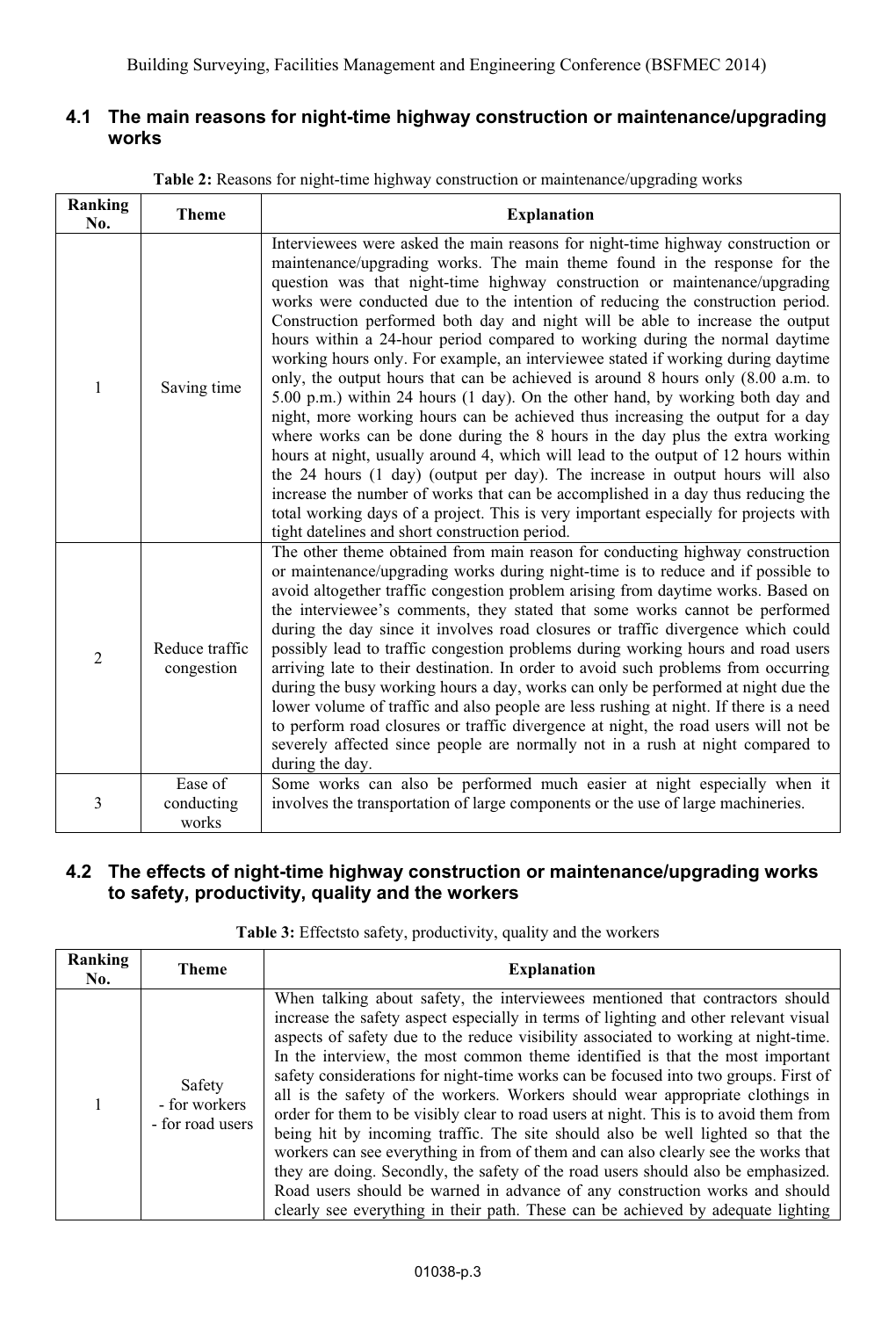|                |                                                            | and also making sure that everything around the construction zone is light<br>reflective, ranging from the clothings of the workers, the signs used, the barriers<br>used, machineries and everything else. By doing so, the road users are aware of<br>their surrounding and clearly see everything thus reducing the possibility of<br>accidents from occurring which will jeopardize the life of the road users. The<br>other theme found in the interviewee is that the protection of the works on site<br>from accidents is also important, but not as important as protecting people's<br>wellbeing and life.                                                                                                                                                                                                                                                                                            |
|----------------|------------------------------------------------------------|----------------------------------------------------------------------------------------------------------------------------------------------------------------------------------------------------------------------------------------------------------------------------------------------------------------------------------------------------------------------------------------------------------------------------------------------------------------------------------------------------------------------------------------------------------------------------------------------------------------------------------------------------------------------------------------------------------------------------------------------------------------------------------------------------------------------------------------------------------------------------------------------------------------|
| $\overline{2}$ | Productivity of<br>workers                                 | It is found that the productivity of workers will be affected and is in direct relation<br>to the effect of night-time highway construction or maintenance/upgrading works<br>to workers themselves as some workers are not used to working at night, while<br>some might have difficulty seeing at night, while others are too tired since they<br>have been working all day long. This shows that night-time highway construction<br>or maintenance/upgrading works will have an affect towards the productivity of<br>workers.                                                                                                                                                                                                                                                                                                                                                                              |
| 3              | Quality of<br>works                                        | When it comes to the quality or works of night-time highway construction or<br>maintenance/upgrading works, there is a slight effect towards the drying period of<br>surfacing of road works. This is due to the cool and humid condition at night<br>compared to the sunny, hot and dry condition of the day. For other works such as<br>demolishing existing road, placing up new permanent road dividers and permanent<br>road signs, hoisting up pre-cast road structures and other works that doesn't<br>involve drying of works are not really affected. The issue of inadequate lighting<br>also doesn't affect the quality of works rather than the safety of works. This is<br>mainly because night-time highway construction works are normally large and<br>heavy and doesn't really involve a high degree of precision works such as<br>painting.                                                  |
| 4              | Physical and<br>psychological<br>effect towards<br>workers | When asked on the effects of night-time works towards the workers themselves,<br>the theme of answers varies according to the type of work. For workers that have<br>to work from daytime until night-time, they will have both physical and<br>psychological effect. This is because, eventhough they are paid overtime, their<br>body will be exhausted due to the long working hours and their mind will be<br>demoralised since the night-time that they normally use to spend to rest and be<br>with their families are now used to work. The same physical problems do not<br>occur to workers working in shifts do not really affect for night-time workers who<br>works in shifts since they have rested enough during the day, but the same<br>psychological problem might still persist. This will result to a less productive work<br>output per hour by the workers at night as mentioned earlier. |

## **4.3 Safety measures of night-time highway construction or maintenance/upgrading works**

### **Table 4:** Safety measures

| Ranking<br>No. | <b>Theme</b> | <b>Explanation</b>                                                                                                                                                                                                                                                                                                                                                                                                                                                                                                                                                                                                                                                                                                                                                                                                                                                                                                                                                                                              |
|----------------|--------------|-----------------------------------------------------------------------------------------------------------------------------------------------------------------------------------------------------------------------------------------------------------------------------------------------------------------------------------------------------------------------------------------------------------------------------------------------------------------------------------------------------------------------------------------------------------------------------------------------------------------------------------------------------------------------------------------------------------------------------------------------------------------------------------------------------------------------------------------------------------------------------------------------------------------------------------------------------------------------------------------------------------------|
|                | Lighting     | In terms of safety, the most common theme obtained from the respondents is that<br>the essence of safety features of night-time highway construction or<br>maintenance/upgrading works is similar to day-time construction, but extreme<br>emphasize must be the give towards lighting aspect of the works. As mentioned<br>earlier, due to the low visibility problems associated with working in night-time,<br>sufficient lighting and visual aid devices are important. The most important safety<br>feature is that the whole construction zone is well lighted using ample floodlight.<br>By doing so, not only will it help the workers to do their work, the road users will<br>also be aware of such activity going on due to the bright nature of the works and<br>will be more careful when passing through. In addition to that, the road users must<br>also be well alarmed of the works going on ahead of them with the use of visually<br>vibrant and attracting signs, delineators and devices. |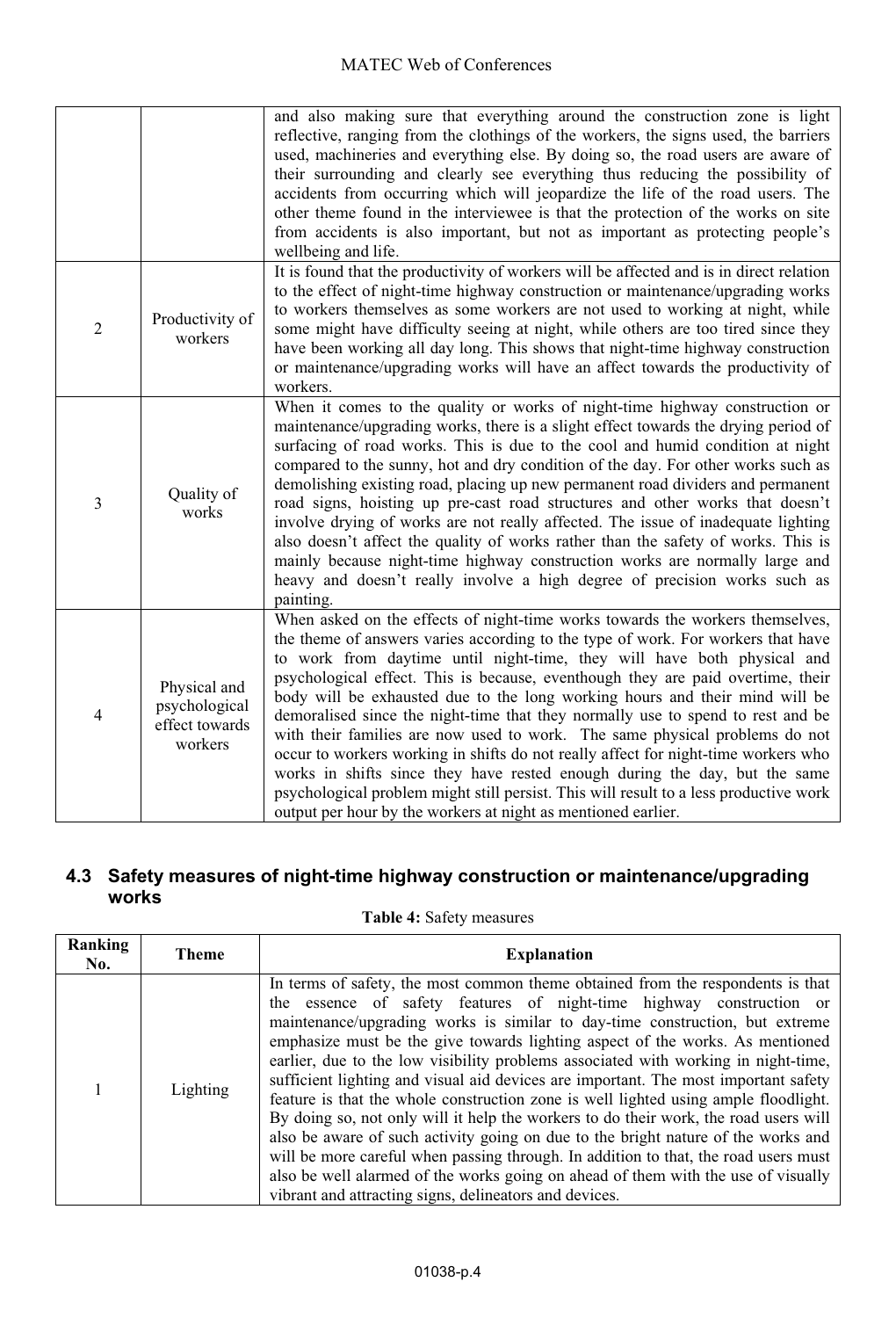#### **4.4 The main problems of night-time highway construction or maintenance/ upgrading works**

**Table 5:** Main problems faced

| Ranking<br>No. | <b>Theme</b>              | <b>Explanation</b>                                                                                                                                                                                                                                                                                                                                                                                                                                                                                                                                                                                                                                                                                                                                                                                                                                                                                                                                                                               |
|----------------|---------------------------|--------------------------------------------------------------------------------------------------------------------------------------------------------------------------------------------------------------------------------------------------------------------------------------------------------------------------------------------------------------------------------------------------------------------------------------------------------------------------------------------------------------------------------------------------------------------------------------------------------------------------------------------------------------------------------------------------------------------------------------------------------------------------------------------------------------------------------------------------------------------------------------------------------------------------------------------------------------------------------------------------|
|                | Hazard from<br>road users | According to the interviews conducted, most of the respondents have highlighted<br>that apart from the visibility issues of night-time highway construction or<br>maintenance/upgrading works, one of the main problems of night-time highway<br>construction or maintenance/upgrading works is the road users themselves. Since<br>traffic is quite low during the night, road users tend to drive their vehicles and ride<br>their bikes much faster at night. These with the addition of drunk drivers and also<br>drowsiness have definitely increased the danger factor when conduction<br>construction works at night-time. Even after all the safety measures along with<br>ample lighting devices are used, road users are driving too fast might still be unable<br>to control their vehicles when arriving at the construction zone and accident might<br>still happen. This factor is way out of the contractor's and authorities hand and is<br>all up to the road users themselves. |

## **5 Conclusion**

Based on the data collection and analysis, one of the main purposes of conducting highway construction or maintenance/upgrading works at night is to cut down the construction period. Nighttime construction is particularly useful when dealing with projects with short periods or for projects that need to be completed in a hurry, such as when nearing public holidays or festive seasons. By conducting works both day and night, construction or maintenance/upgrading works can be completed at a much shorter period compared to if the works were conducted during daytime only.

Other than that, in some highway construction or maintenance/upgrading work zone, the works can only be conducted at night-time only. This is mainly due to avoid traffic congestion problem from occurring if such works to be conducted during daytime. Other than that, transportation works and works involving large machineries are easier to be conducted at night due to low traffic volume.

When talking about the aspects of safety, it is concluded that contractors should emphasize in ensuring that the work zone is properly lighted and that signs, delineators and the workers themselves are clearly visible to the road users. Productivity of night-time works is a direct result of what impact working at night will have towards the physical and mental well-being of the workers. This means that productivity of workers working in night-time will become low because they might be too tired working since the morning or in other cases the workers feeling uncomfortable working at night since night-time is usually spent to be with family and resting. In terms of quality of works, it is determined that the quality of night-time works is as according to the original specification and will not have an impact towards the works.

The main problem working at night, apart from the lighting and visual issues mentioned earlier, the road users at night themselves tend pose a threat towards the safety of the construction workers, mainly due to drowsiness, driving at high speed and also driving under the influence.

## **References**

- 1. Gannapathy,V.R,Subramaniam,S.K,MohamadDiah,A.B.,Suaidi, M.K. and Hamidon, A.H. (2011).Flagman and risk involved in road construction site, International Journal of Sustainable Construction Engineering & Technology, 2011, pp. 113 – 118
- 2. Abraham, D. M., Spadaccini,J. J., Burgess,B.B., Miller,L.R., and Valentin, V. (2007).Evaluating and enhancing the safety of nighttime construction projects, Publication FHWA/IN/JTRP-2007/14. Joint Transportation Research Program, Indiana Department of Transportation and Purdue University, West Lafayette, Indiana.